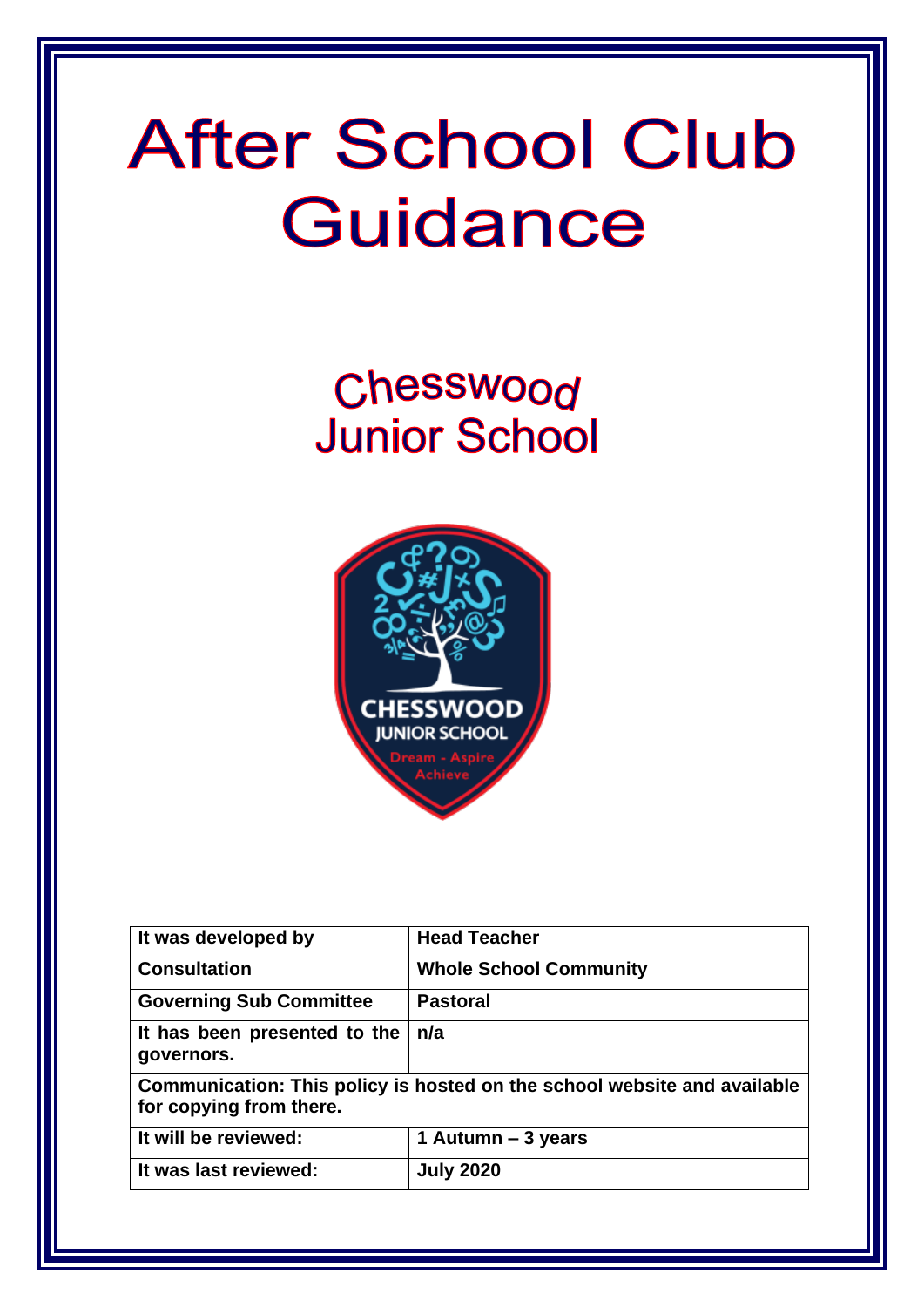

**Chesswood Junior School** 

After School Club Guidance



#### **Contents**

| 1.    |  |  |  |  |
|-------|--|--|--|--|
| 1.1.  |  |  |  |  |
| 1.2.  |  |  |  |  |
| 1.3.  |  |  |  |  |
| 1.4.  |  |  |  |  |
| 1.5.  |  |  |  |  |
| 1.6.  |  |  |  |  |
| 1.7.  |  |  |  |  |
| 1.8.  |  |  |  |  |
| 1.9.  |  |  |  |  |
| 1.10. |  |  |  |  |
| 1.11. |  |  |  |  |
| 1.12. |  |  |  |  |
| 1.13. |  |  |  |  |
| 1.14. |  |  |  |  |
| 1.15. |  |  |  |  |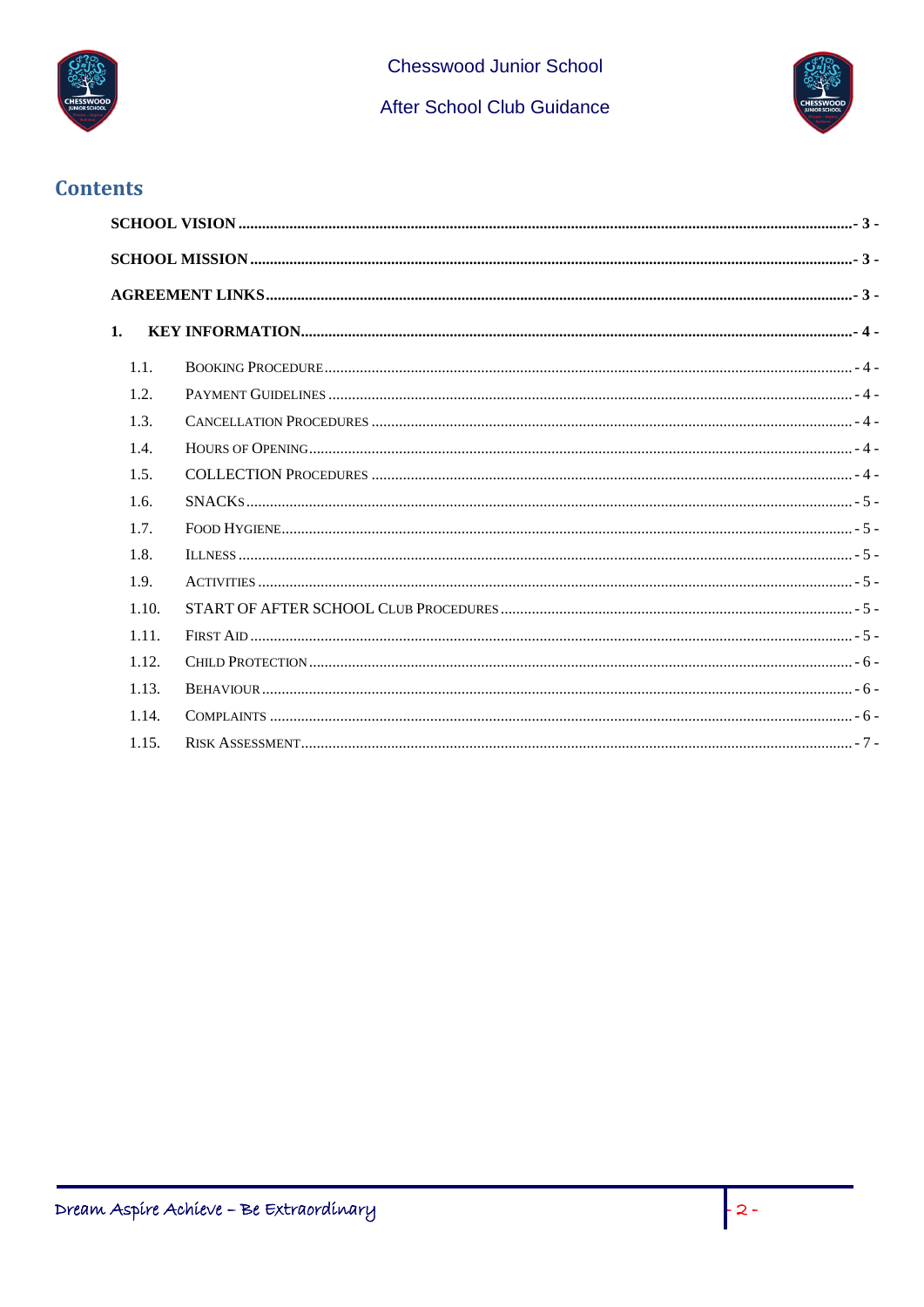

Chesswood Junior School After School Club Guidance



# <span id="page-2-0"></span>**School Vision**

At Chesswood Junior School we inspire our whole school community to enjoy their learning adventure and have fun along the way. We ignite a passion for learning throughout the school community, securing excellence, empathy and equality in all that we do.

## <span id="page-2-1"></span>**School Mission**

We will strive to achieve the highest standards of academic achievement and behaviour within a vibrant, exciting learning environment so that all children leave this school with confidence and the ability to take advantage of future opportunities.

# <span id="page-2-2"></span>**Agreement Links**

This policy should be read in conjunction with the following school policies

Supporting Material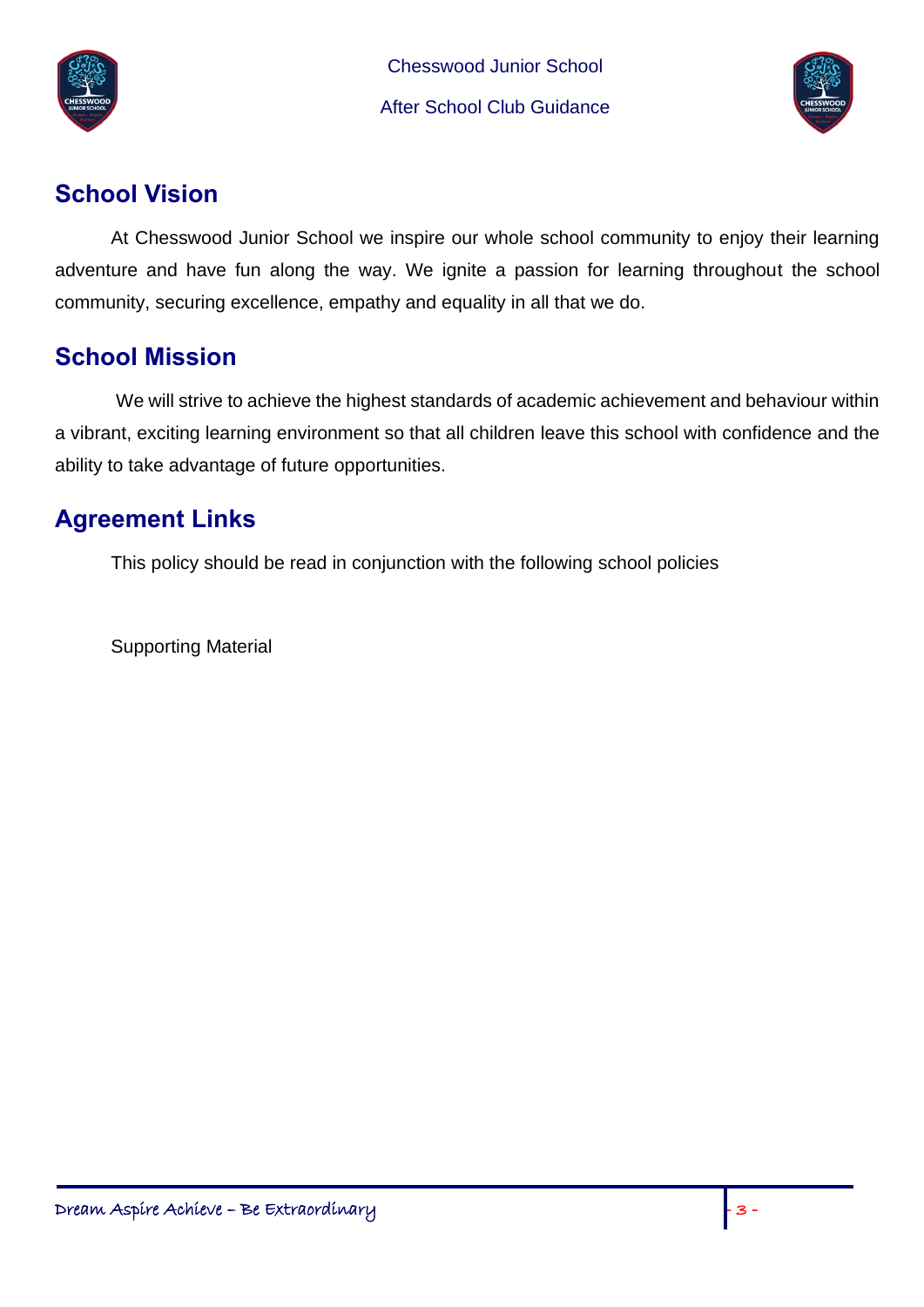

Chesswood Junior School After School Club Guidance



# <span id="page-3-0"></span>**1. Key Information**

#### <span id="page-3-1"></span>1.1. *Booking Procedure*

Booking forms will be available on the school website in advance of the following half term or bookings can be made online via our SchoolsBuddy system. Forms must be completed and returned to the After School Club Manager by the deadline stated. Payment must be enclosed with the booking (payment guidelines are detailed on the booking form and below). Priority will be given to those booking full time spaces. Free places will be available for any child who receives Pupil Premium or Pupil Premium Plus, subject to agreement with the Head Teacher in advance of the booking being made.

### <span id="page-3-2"></span>1.2. *Payment Guidelines*

Payment must be made at the time of booking either online via SchoolsBuddy or by cheque (payable to Chesswood Junior School). Payment may also be made with childcare vouchers. Please contact the After School Club Manager if you wish to pay this way or have any queries concerning this. If a child is not collected by the stipulated time then an additional charge will be made for the next time slot. All children **must be** collected by **6pm** – failure to collect by 6pm will incur an additional £5 charge.

### <span id="page-3-3"></span>1.3. *Cancellation Procedures*

If it is necessary to cancel a booking, this must done at least one week in advance, when a full refund will be given. Bookings cancelled less than a week in advance will not be given a refund. This is due to the need to pre-order foodstocks. Refunds will not be given for unexpected absence (i.e. illness). If your child is unable to attend a booked space, please contact the school as soon as possible.

### <span id="page-3-4"></span>1.4. *Hours of Opening*

The After School Club will be open from 3.15pm to 6pm, Monday to Friday, excluding bank holidays and INSET days, term time only. **All children must be collected by 6pm at the latest**.

### <span id="page-3-5"></span>1.5. *Collection Procedures*

Entry to the school premises will be by intercom system. Children will be brought to parents at the front gate.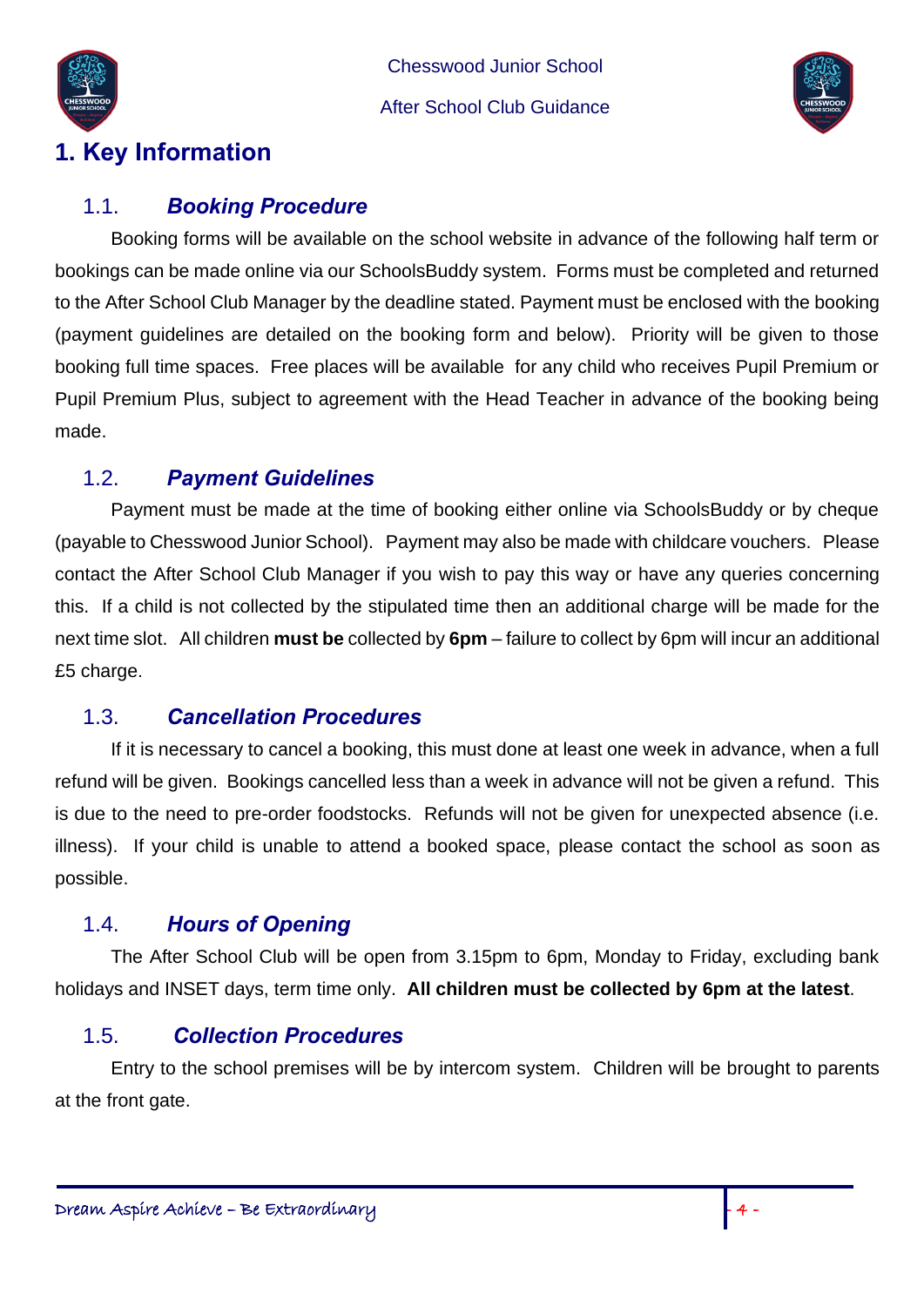

Chesswood Junior School

#### After School Club Guidance



#### 1.6. *Snacks*

It is the intention of the After School Club that children become self-sufficient and independent. They will therefore be responsible (with adult guidance) for their cleanliness, snacks and clearing up afterwards. They will have healthy food options, i.e. bread, selection of toppings, fresh fruit, squash and milk. If your child has any allergies, please ensure that you make this clear on your booking form or inform the After School Club Manager by email if booking online.

#### <span id="page-4-0"></span>1.7. *Food Hygiene*

As the children will be handling food at the After School Club, it is essential that good hygiene standards are followed. All After School Club staff have food hygiene certificates and will therefore guide the pupils regarding good practice, e.g. washing hands etc.

#### <span id="page-4-1"></span>1.8. *Illness*

If your child becomes unwell during the school day they will be unable to attend the After School Club.

#### <span id="page-4-2"></span>1.9. *Activities*

There will be a variety of activities which the After School Club offers. Access to the school iPads will be allowed but will, however, be restricted. Children will be able to choose which activities they take part in although some outdoor play will be encouraged. We will aim to have a calm down time at the end of the day which may include a film, story time or similar relaxing activity.

#### <span id="page-4-3"></span>1.10. *Start of After School Club Procedures*

All Chesswood pupils will make their way to the New Hall and be registered at the start of After School Club. Children at Springfield or Lyndhurst Infant Schools will either be collected in our Chesswood minibus or walked by members of our school staff. They will be brought to the New Hall and registered at the After School Club. Where a child is attending from an Infant School then parents should contact Chesswood School Office to confirm the booking so that arrangements can be made for collection of the child.

#### <span id="page-4-4"></span>1.11. *First Aid*

All After School Club staff have received first aid training and are therefore qualified to deal with first aid requirements. Medication will be administered if the correct consent form has been completed by the parent/carer.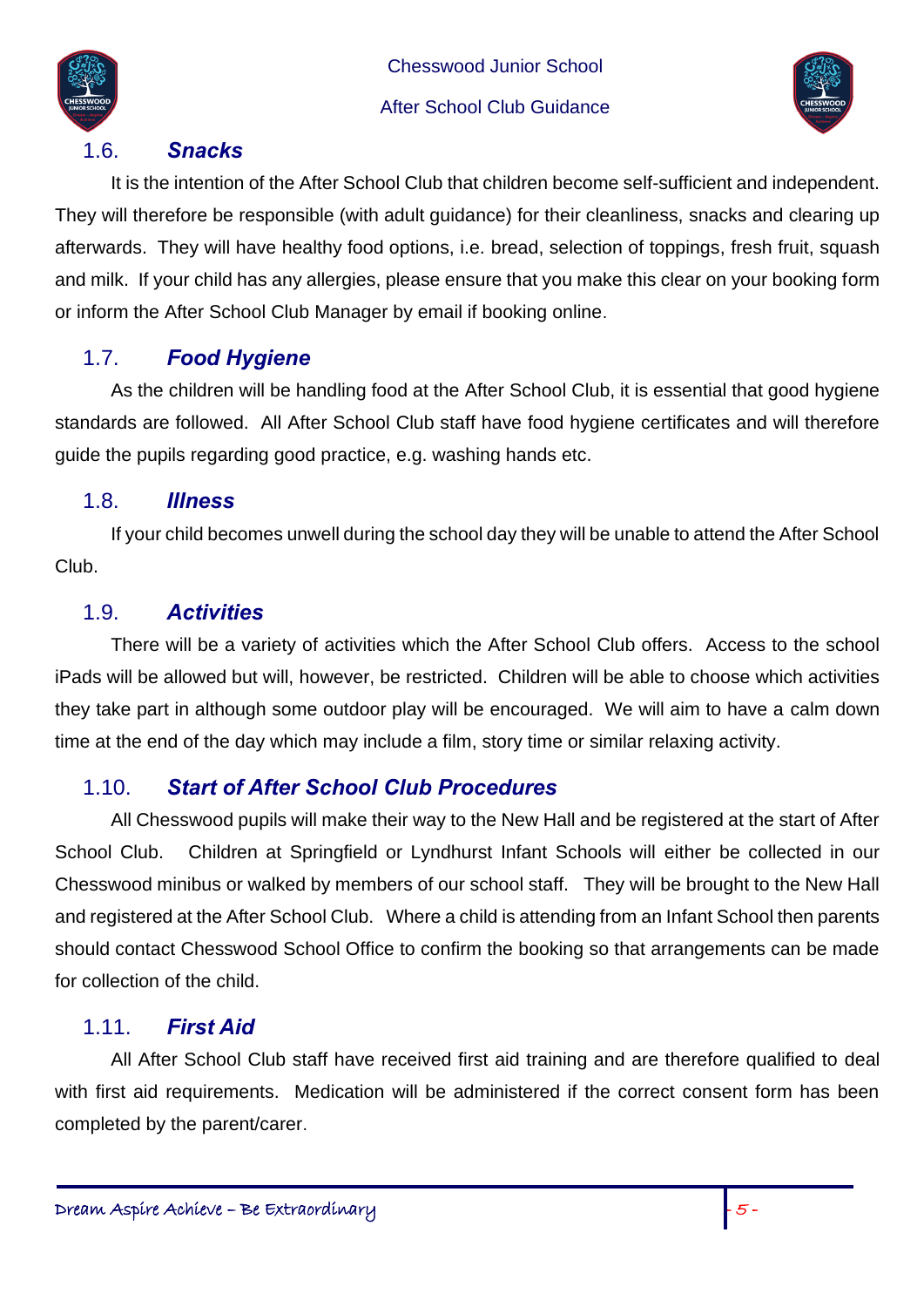Chesswood Junior School



#### After School Club Guidance



### <span id="page-5-0"></span>1.12. *Child Protection*

All After School Club employees have received child protection training. Safeguarding is of paramount importance and the school Child Protection Guidelines will be followed. The Child Protection Policy is available on our website.

#### <span id="page-5-1"></span>1.13. *Behaviour*

The normal school expectations regarding behaviour will apply at the After School Club. Please refer to Behaviour & Discipline Policy and Guidance which is available on our website.

### <span id="page-5-2"></span>1.14. *Complaints*

Should a parent have a complaint about this service, please contact Kate Brown on [kbrown@chesswood.w-sussex.sch.uk](mailto:kbrown@chesswood.w-sussex.sch.uk) in the first instance. If the complaint remains unresolved at this stage please contact the Head Teacher, in writing. The school complaints policy will guide our response to any complaint regarding After School Club provision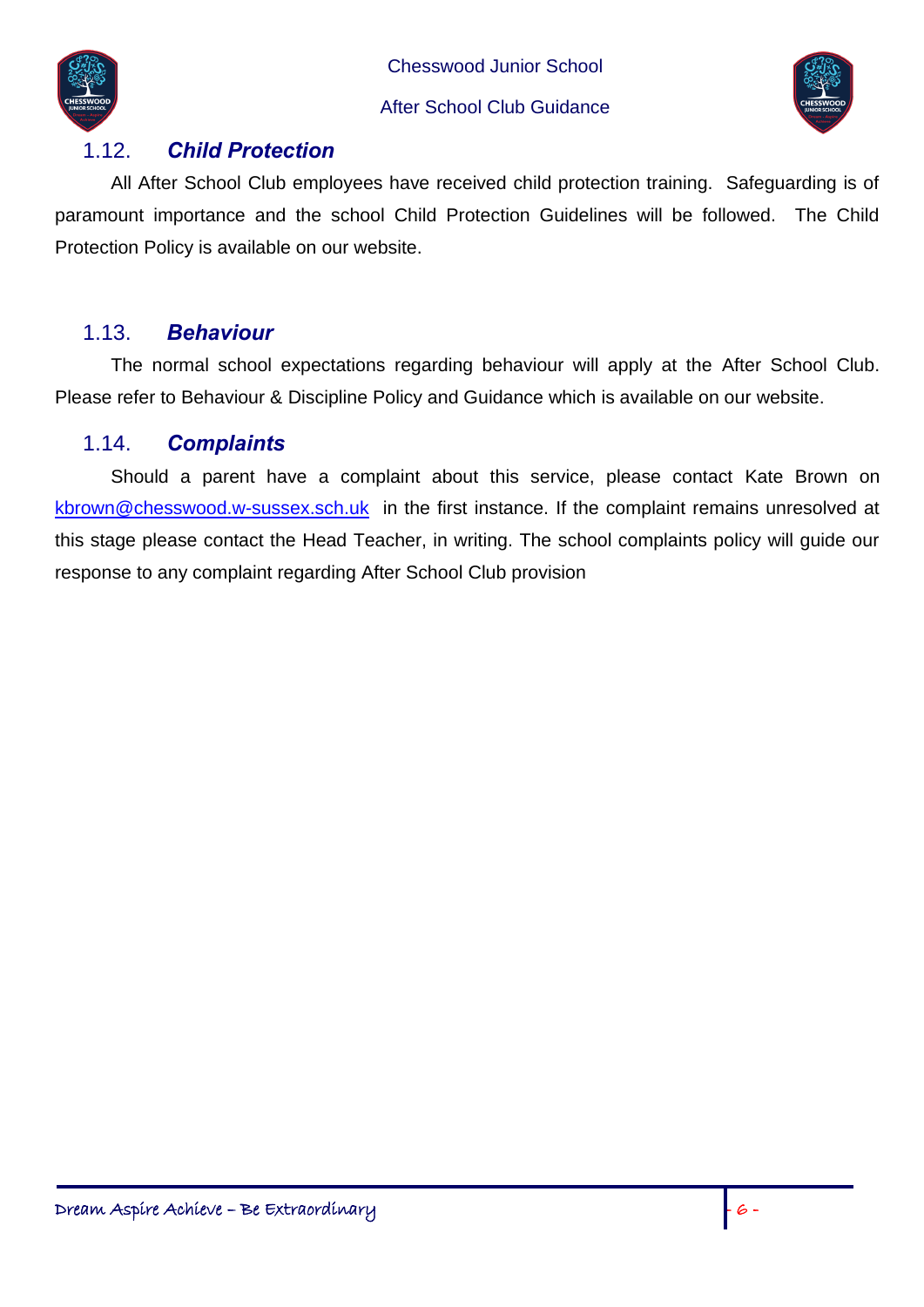



CHESSWO

### 1.15. *Risk Assessment*

<span id="page-6-0"></span>

| Circumstance, Activities e.g.<br>classroom, school fair |                                              | <b>After School Club</b> |                                  | Explanatory Notes e.g. brief overview of timing, frequency and<br>key information |                        |  |  |
|---------------------------------------------------------|----------------------------------------------|--------------------------|----------------------------------|-----------------------------------------------------------------------------------|------------------------|--|--|
| Name of lead assessor                                   |                                              | <b>Kate Brown</b>        |                                  | After School Club $-$ 3.05pm to 6pm daily. Staffed by 3 x<br>Chesswood employees. |                        |  |  |
| Signature of Assessor                                   |                                              | <b>Kate Brown</b>        |                                  |                                                                                   |                        |  |  |
| Last updated                                            |                                              | 15/07/20                 |                                  |                                                                                   |                        |  |  |
| Risk points for<br>Severity of Harm (S)<br>S&L          |                                              |                          | Likelihood of harm occurring (L) |                                                                                   | <b>Risk rating</b>     |  |  |
|                                                         | No injury or illness                         |                          | <b>Very Low</b>                  |                                                                                   | 0-4 Insignificant Risk |  |  |
| $\overline{2}$                                          | 1 <sup>st</sup> Aid injury or illness        |                          | <b>Very Unlikely</b>             |                                                                                   | 5-9 Low risk           |  |  |
| 3                                                       | <b>Minor injury or illness</b>               |                          | <b>Unlikely</b>                  |                                                                                   |                        |  |  |
| 4                                                       | Over 3 day injury or illness                 |                          | <b>Likely</b>                    |                                                                                   | 10-15 Medium Risk      |  |  |
| 5                                                       | <b>Major injury or illness</b>               |                          | <b>Very Likely</b>               |                                                                                   | 16+ High risk          |  |  |
| 6                                                       | <b>Fatality, disabling injury or illness</b> |                          | <b>Almost Certain</b>            |                                                                                   |                        |  |  |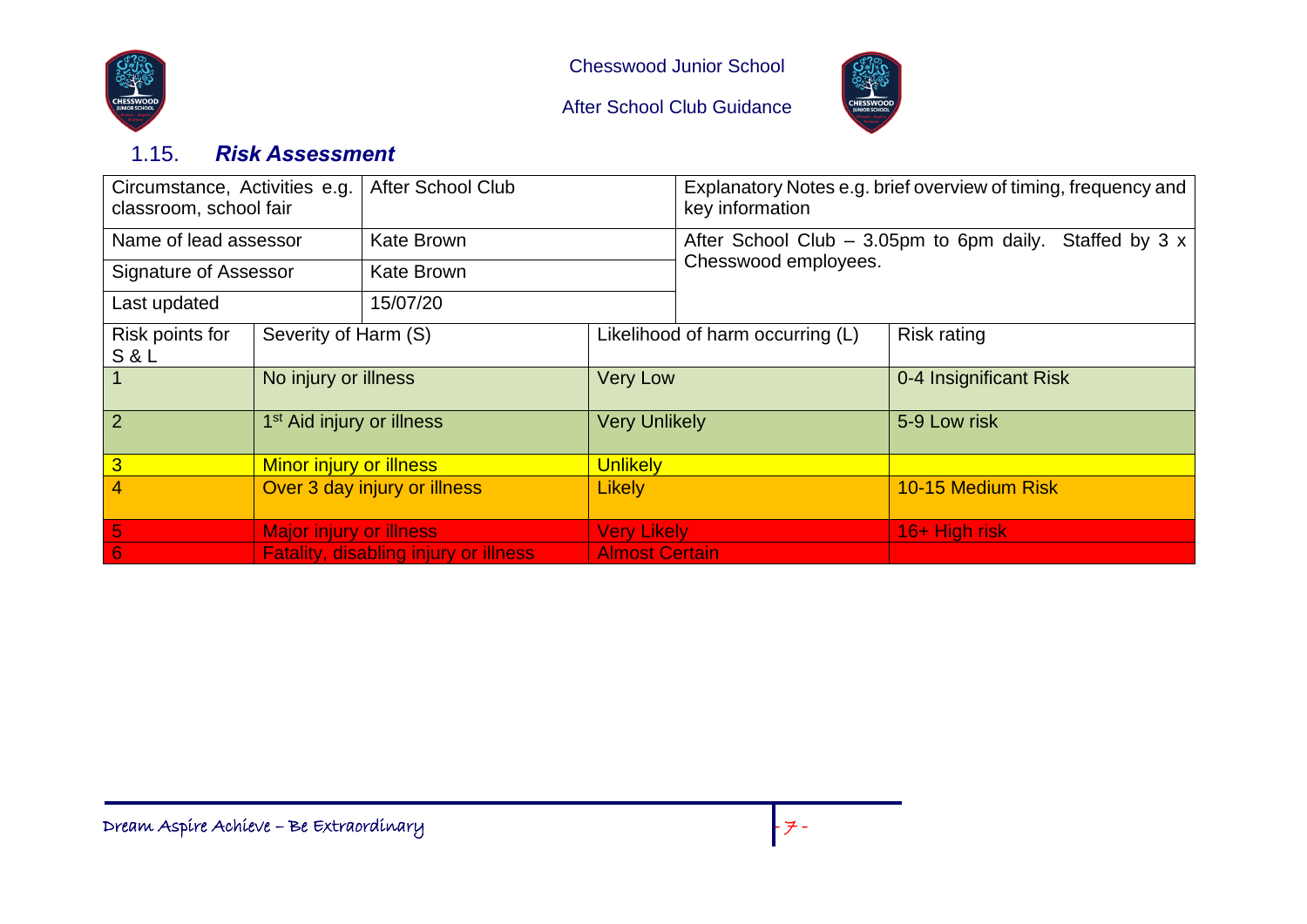



CHESSWO

|                                                                                                  |                                 |                                                                                                                                                                                                                                                                                                                                    |                         | Residual risk with control<br>measures |             |
|--------------------------------------------------------------------------------------------------|---------------------------------|------------------------------------------------------------------------------------------------------------------------------------------------------------------------------------------------------------------------------------------------------------------------------------------------------------------------------------|-------------------------|----------------------------------------|-------------|
| <b>Hazards</b><br>What could cause<br>harm & type of harm                                        | Persons likely to be<br>exposed | <b>Basic Control measures</b><br>Agreed Control measures that must be used                                                                                                                                                                                                                                                         | Severity of<br>Harm (S) | ৳<br>Likelihood o<br>harm (L)          | Risk Rating |
| Entering<br>After<br>School<br>Club<br>$\overline{\phantom{0}}$<br>storing of coats and<br>bags. | Children and staff              | Bags and coats are stored at the back of the hall. Activities do not<br>commence until this has been completed satisfactorily.                                                                                                                                                                                                     | $\overline{4}$          | 3                                      | 12          |
| Serving<br>of<br>cold<br>snacks                                                                  | Children                        | Children take turns to serve themselves. No hot drinks are served<br>- only squash and water                                                                                                                                                                                                                                       |                         |                                        | 1           |
| Serving of toast                                                                                 | Children                        | Toasters and supplies are located on a separate table.<br>The $\vert$<br>children are provided with tongs to remove hot toast from the<br>toaster. Toaster safety poster directly above toaster - children are<br>continually monitored by After School Club Assistant. Younger<br>children will be assisted by a member of staff. | $\overline{4}$          | 3                                      | 12          |
| Cutlery                                                                                          | Children                        | All cutlery, plates, cups, bowls etc are plastic and therefore not   1<br>harmful. No forks are used.                                                                                                                                                                                                                              |                         | 1                                      | 1           |
| Eating of snacks                                                                                 | Children                        | Children must be sitting when eating snacks and there are no   1<br>exceptions. There is enough seating space for all children to eat at<br>a table.                                                                                                                                                                               |                         |                                        | 1           |
| Clearing of snacks                                                                               | Children                        | When each child completes their snack, he/she takes used cutlery $\vert 2 \vert$<br>etc to dedicated washing up bowl. Any surplus foods are disposed<br>of in the bin in the same area. If they need to, hands can be washed<br>at this time. As this occurs as and when, there is little risk of harm.                            |                         | 3                                      | 6           |